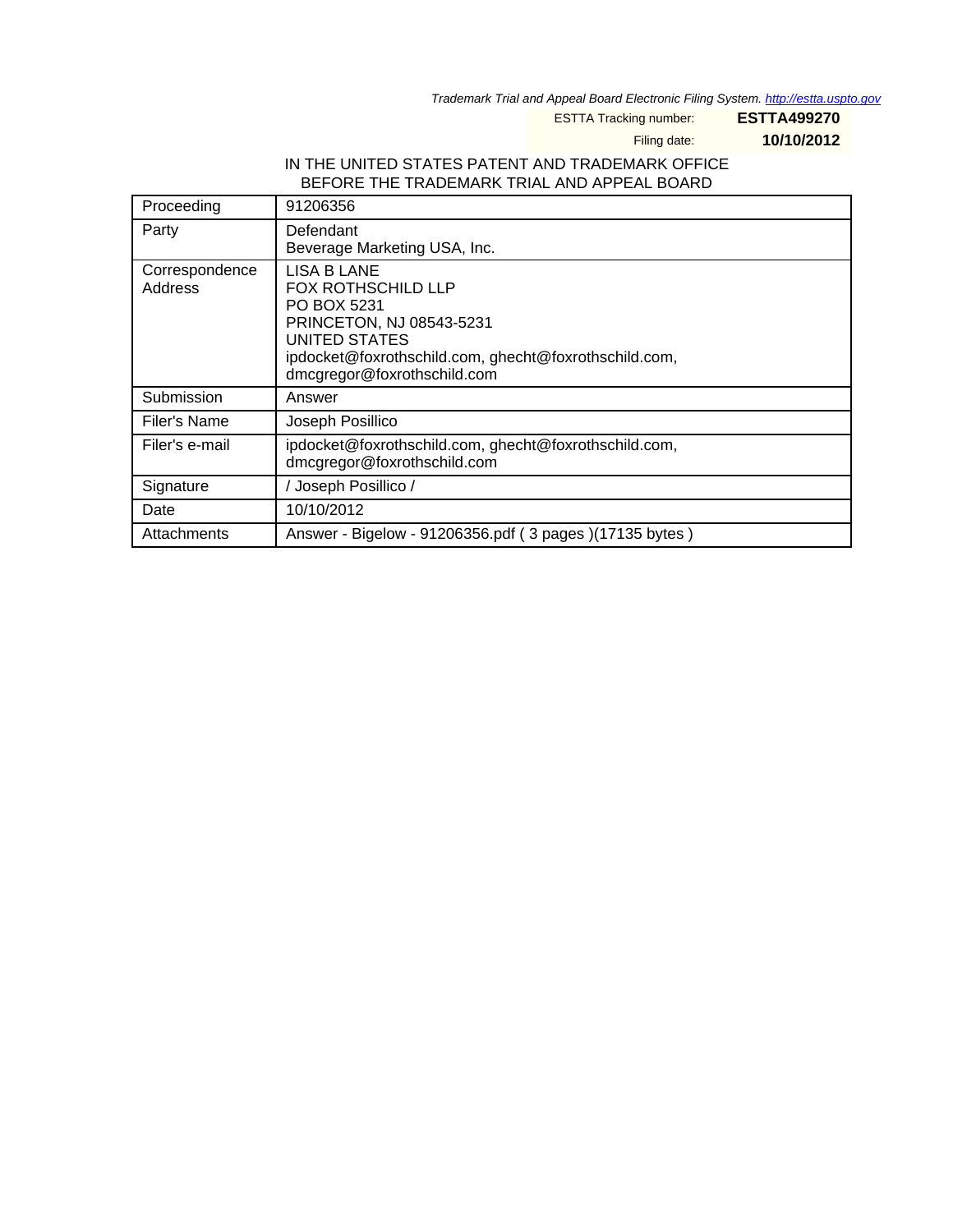### IN THE UNITED STATES PATENT AND TRADEMARK OFFICE BEFORE THE TRADEMARK TRIAL AND APPEAL BOARD

In the matter of Application No. 85448932

| R.C. Bigelow, Inc.            | ٠<br>٠ |                     |
|-------------------------------|--------|---------------------|
| Opposer,                      | ٠<br>٠ | Opposition 91206356 |
|                               |        |                     |
| ν.                            |        |                     |
|                               | ۰      |                     |
| Beverage Marketing USA, Inc., | ۰      |                     |
|                               | ۰      |                     |
| Applicant.                    |        |                     |

Commissioner for Trademarks P.O. Box 1451 Alexandria, VA 22313-1451

### **ANSWER**

 Applicant Beverage Marketing USA, Inc., hereby answers the Notice of Opposition of Nestle Waters North America, Inc. as follows:

- 1. Admitted.
- 2. Denied.
- 3. Applicant admits that Office Actions issued in U.S. Applications

85/308,401 and 85/308,502 contain information provided by the Examiner in support of its position in the Office Action. Applicant denies the remaining allegations of paragraph 3 of the Notice of Opposition.

4. Applicant denies that the evidence cited by the Examiner in U.S.

Applications 85/308,401 and 85/308,502 demonstrates that the term "half & half", sought to be registered in the subject application, is merely descriptive or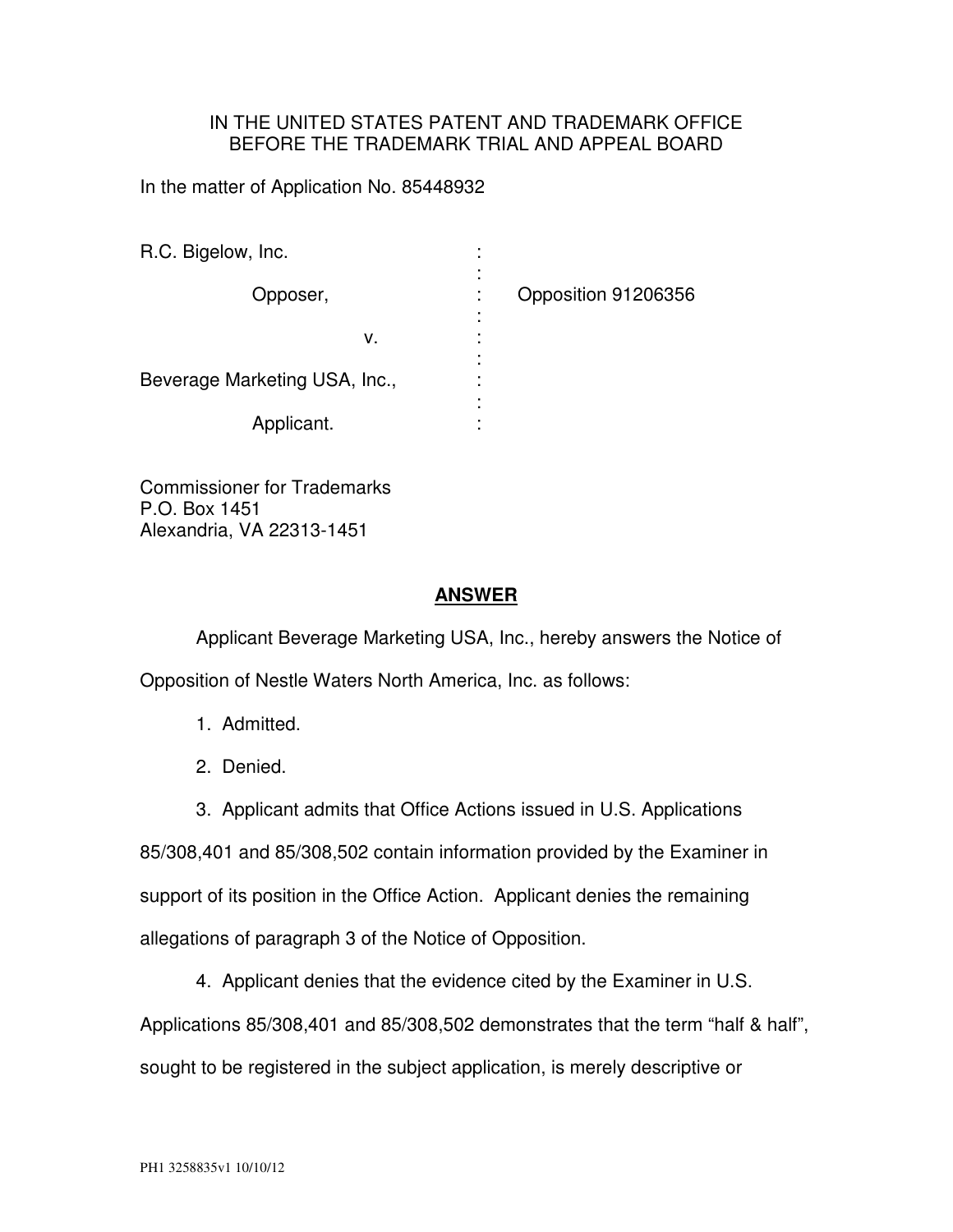generic. Applicant admits the remaining allegations of paragraph 4 of the Notice of Opposition.

5. Applicant has insufficient knowledge or information as to the truth of the allegations set forth in Paragraph 5 of the Notice of Opposition and, therefore, denies said allegations.

6. Denied.

# AFFIRMATIVE DEFENSES

1. The Notice of Opposition fails to state a claim upon which relief can be granted.

Wherefore, Applicant prays that the opposition be dismissed and U.S.

Application Serial No. 85448932 be issued.

Respectfully submitted,

Beverage Marketing USA, Inc.,

Dated: October 10, 2012 By: / Joseph Posillico /

 Joseph F. Posillico Fox Rothschild LLP 2000 Market St. 20th Floor Philadelphia, PA 19103 Attorney for Applicant 215-299-2000 jposillico@foxrothschild.com